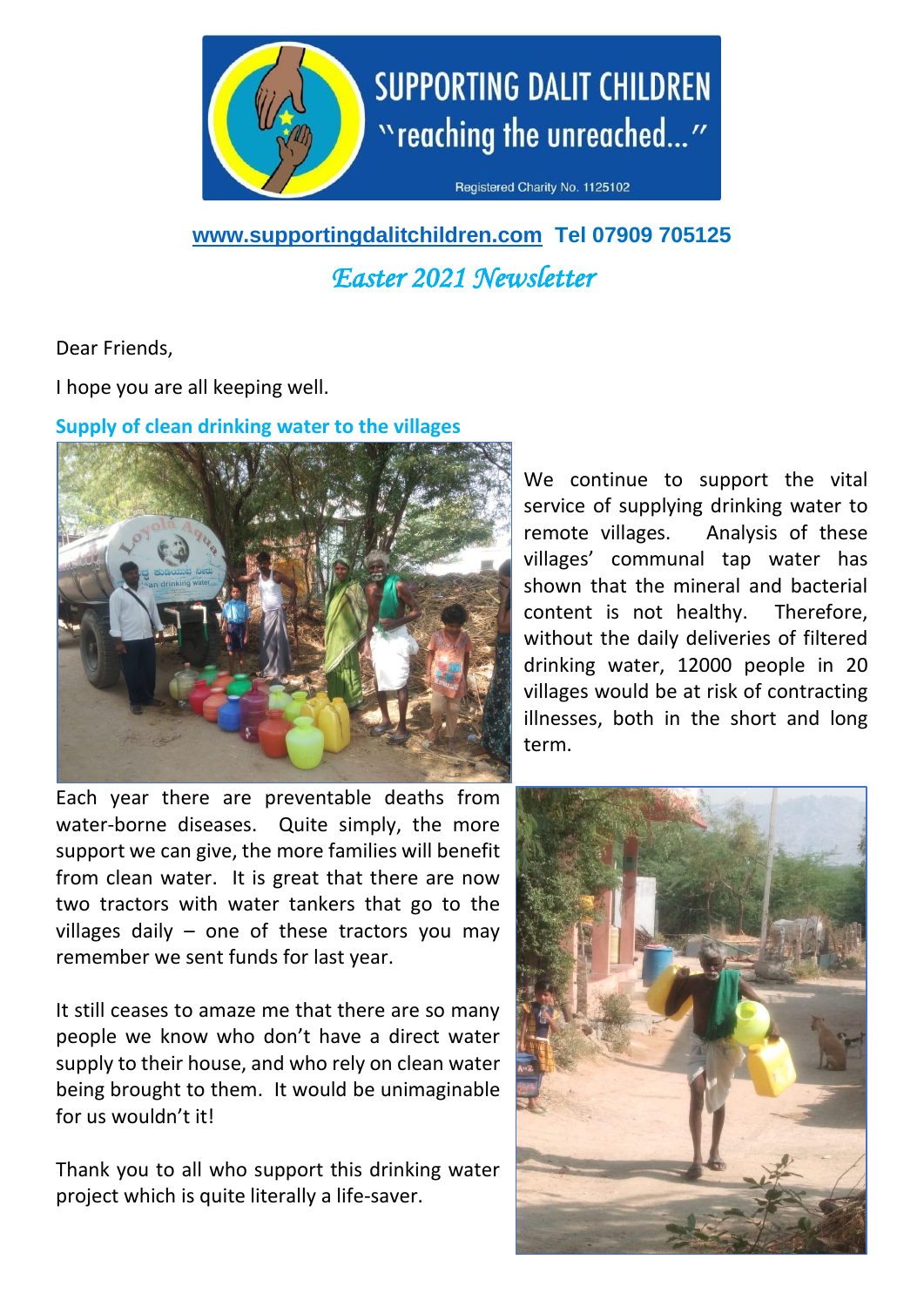#### **Tailoring Centres**



Two tailoring centres were opened in 2020 but unfortunately the pandemic led to the closure of one of them. However, 22 tailoring students have made excellent progress throughout the year and learnt the skill of tailoring quickly and proficiently. I was very interested to hear that the tailoring students have also joined an 'Entrepreneurship Scheme', enabling them to buy materials from Bombay through an agency, make garments and other items and then send back the finished products to the agency. So far the 22 women have each

made 2500 Covid masks and sold them for 3 Rupees, earning 7500 Rupees for

one week's work. When you contrast this week's earnings with that of the alternative of extremely hard physical work i.e. labouring in the fields for 200 Rs per day, it serves as another example of just how worthwhile and liberating the Tailoring Project is.



Thank you to everybody who has supported these women by buying sewing machines.



#### **News from Kapepaladi School**

On the 1<sup>st</sup> February, the Government allowed  $6<sup>th</sup>$  – 8<sup>th</sup> Std students to return to their classrooms and also to the hostel. All hostel students had to be tested for Covid and show their negative result card before they were allowed to return. As you can imagine, all these students are over-joyed to be back at school, as are Sr Reena and their teachers.

Due to the amount of time the students have spent at home this year, the Government has decided to finish the summer term in June rather than at the end of March.

The next academic year will resume in July.

The Easter cards this year have been prepared by the older students who are back at school.

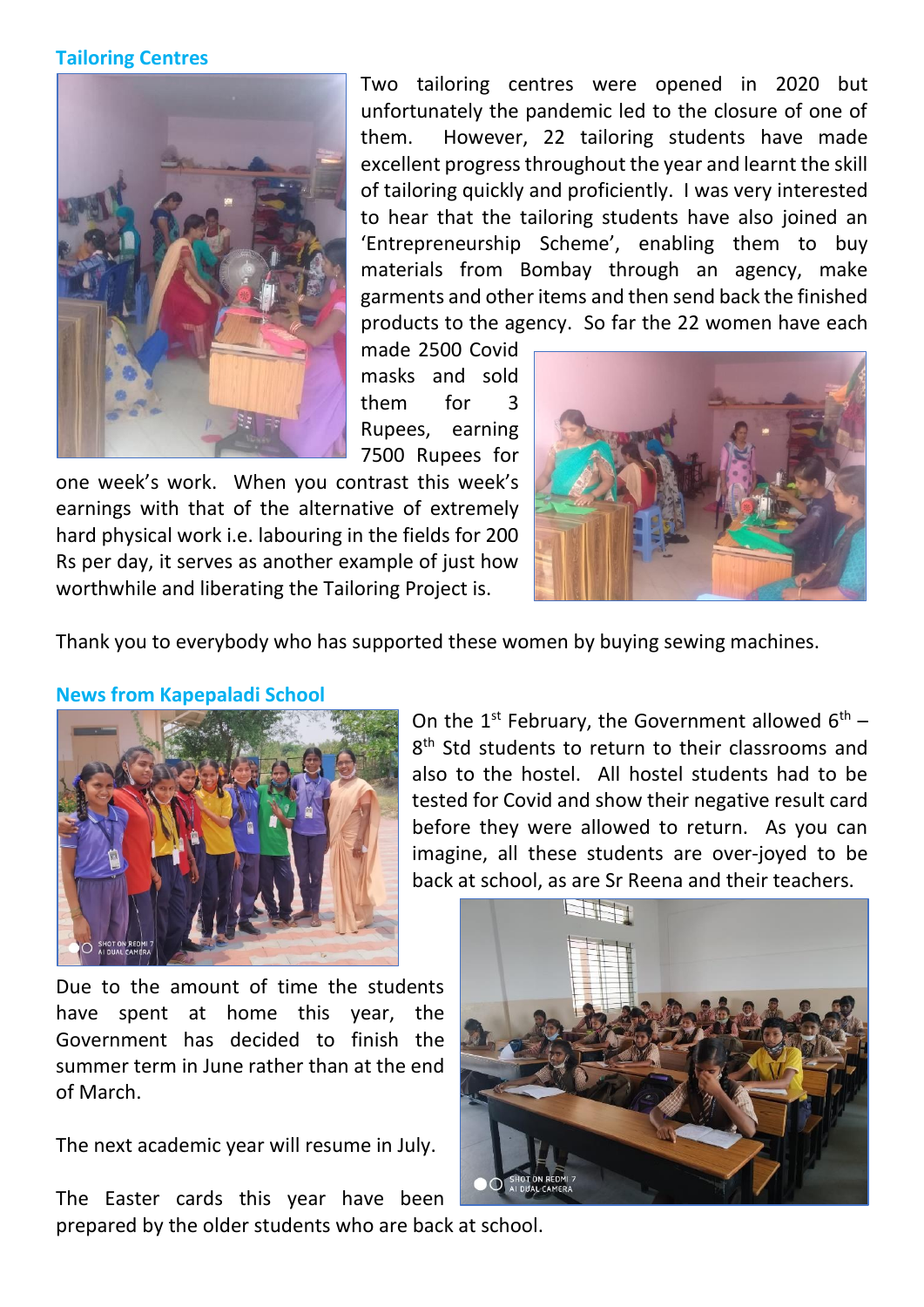#### **Solar power to Kapepaladi school and hostel**



For the past few months, Father Leo has been in negotiations with a solar power company to supply and fit solar panels at Kapepaladi school and the hostel. He has also arranged for solar-powered street lighting in Pannur, primarily to benefit the children walking to and from school.

In December we received a very sizeable donation from a primary school in Surrey. They had nominated Supporting Dalit Children as their international charity and had been

fundraising for 2 years. We discussed ways in which their donation could help, and they liked the idea of contributing towards the solar energy project. As a school the Deputy Head said how important it is to think about ways of improving their carbon foot print, therefore helping Kapepaladi school to do the same made a common theme across both schools. This school is also sponsoring 10 children of various ages, so that their students can learn more about life for the Dalit children, in particular the differences and similarities in the way children from both schools are being brought up and educated.

The photographs show the solar panels being blessed; this is done for any new piece of equipment at the Pannur Manvi Mission. The children in the photo above are standing on the hostel roof which has lovely views out over Pannur and the surrounding countryside. I was struck by the school motto on the back of their sports shirts – "Reaching the Unreached", which is exactly what this collaboration between both schools has managed to achieve. I have to say that I am constantly overwhelmed by the generosity of so many people towards the Dalit children!



#### **News from Pannur Health Centre**



Sister Leena recently organised a free health camp that was very well attended by 156 patients, made up of men, women and children. She organised for a Pulmonologist and a Paediatrician to be present and said it was a great experience to see so many people making the most of this opportunity to be seen by a specialist.